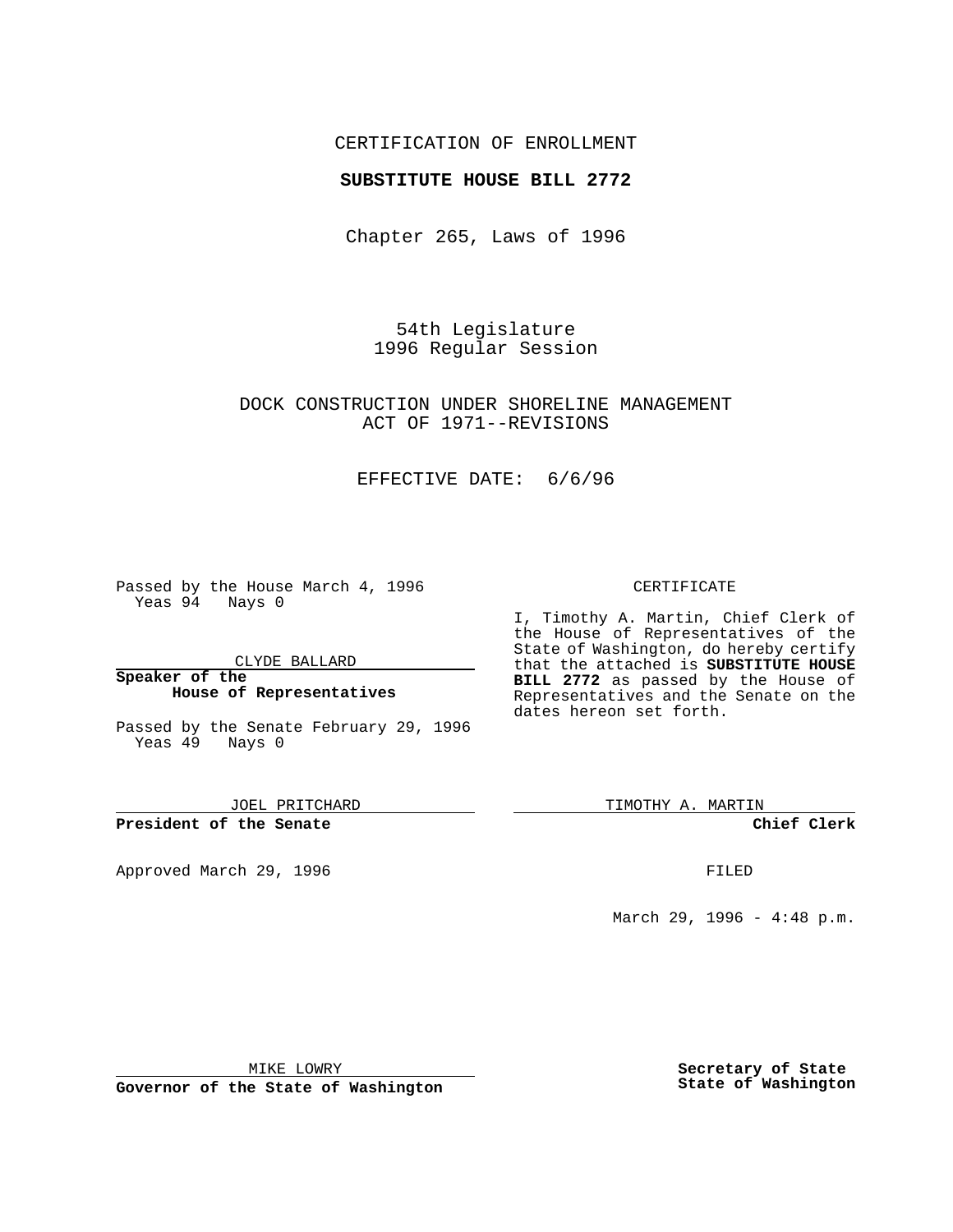# **SUBSTITUTE HOUSE BILL 2772** \_\_\_\_\_\_\_\_\_\_\_\_\_\_\_\_\_\_\_\_\_\_\_\_\_\_\_\_\_\_\_\_\_\_\_\_\_\_\_\_\_\_\_\_\_\_\_

\_\_\_\_\_\_\_\_\_\_\_\_\_\_\_\_\_\_\_\_\_\_\_\_\_\_\_\_\_\_\_\_\_\_\_\_\_\_\_\_\_\_\_\_\_\_\_

AS AMENDED BY THE SENATE

Passed Legislature - 1996 Regular Session

#### **State of Washington 54th Legislature 1996 Regular Session**

**By** House Committee on Agriculture & Ecology (originally sponsored by Representatives Kessler and Buck)

Read first time 02/02/96.

 AN ACT Relating to raising the amount that must be exceeded by the cost of construction of a dock, including a community dock, designed for pleasure craft only, for the private noncommercial use of the owner, lessee, or contract purchaser of single and multiple family residences for the construction to be considered substantial development under the Shoreline Management Act of 1971; and reenacting and amending RCW 90.58.030.

BE IT ENACTED BY THE LEGISLATURE OF THE STATE OF WASHINGTON:

 **Sec. 1.** RCW 90.58.030 and 1995 c 382 s 10, 1995 c 255 s 5, and 1995 c 237 s 1 are each reenacted and amended to read as follows: As used in this chapter, unless the context otherwise requires, the following definitions and concepts apply:

(1) Administration:

(a) "Department" means the department of ecology;

(b) "Director" means the director of the department of ecology;

 (c) "Local government" means any county, incorporated city, or town which contains within its boundaries any lands or waters subject to 18 this chapter;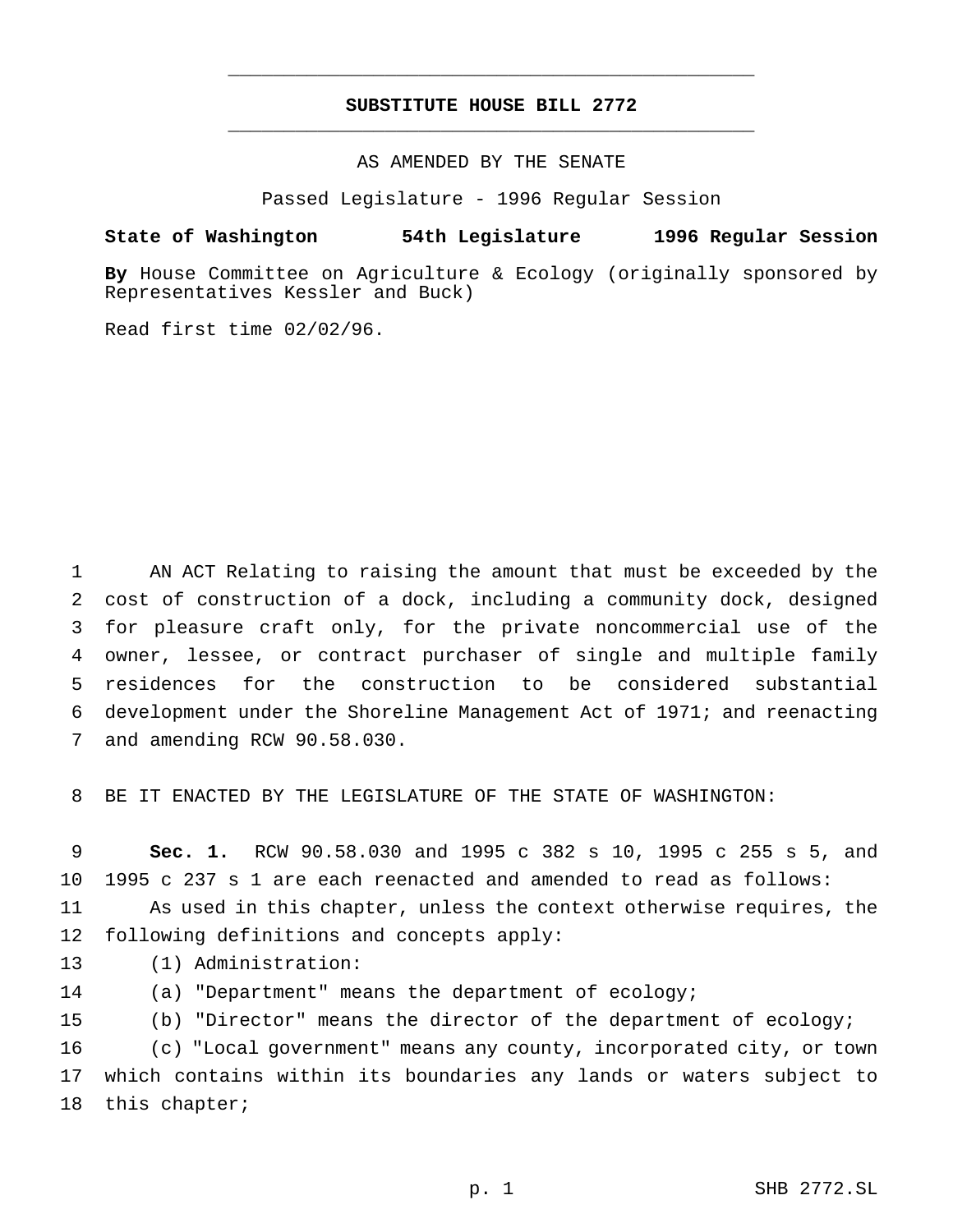(d) "Person" means an individual, partnership, corporation, association, organization, cooperative, public or municipal corporation, or agency of the state or local governmental unit however designated;

 (e) "Hearing board" means the shoreline hearings board established by this chapter.

(2) Geographical:

 (a) "Extreme low tide" means the lowest line on the land reached by a receding tide;

 (b) "Ordinary high water mark" on all lakes, streams, and tidal water is that mark that will be found by examining the bed and banks and ascertaining where the presence and action of waters are so common and usual, and so long continued in all ordinary years, as to mark upon the soil a character distinct from that of the abutting upland, in respect to vegetation as that condition exists on June 1, 1971, as it may naturally change thereafter, or as it may change thereafter in accordance with permits issued by a local government or the department: PROVIDED, That in any area where the ordinary high water mark cannot be found, the ordinary high water mark adjoining salt water shall be the line of mean higher high tide and the ordinary high water mark 21 adjoining fresh water shall be the line of mean high water;

 (c) "Shorelines of the state" are the total of all "shorelines" and "shorelines of state-wide significance" within the state;

 (d) "Shorelines" means all of the water areas of the state, including reservoirs, and their associated shorelands, together with the lands underlying them; except (i) shorelines of state-wide significance; (ii) shorelines on segments of streams upstream of a point where the mean annual flow is twenty cubic feet per second or less and the wetlands associated with such upstream segments; and (iii) shorelines on lakes less than twenty acres in size and wetlands associated with such small lakes;

 (e) "Shorelines of state-wide significance" means the following shorelines of the state:

 (i) The area between the ordinary high water mark and the western boundary of the state from Cape Disappointment on the south to Cape Flattery on the north, including harbors, bays, estuaries, and inlets; (ii) Those areas of Puget Sound and adjacent salt waters and the Strait of Juan de Fuca between the ordinary high water mark and the line of extreme low tide as follows: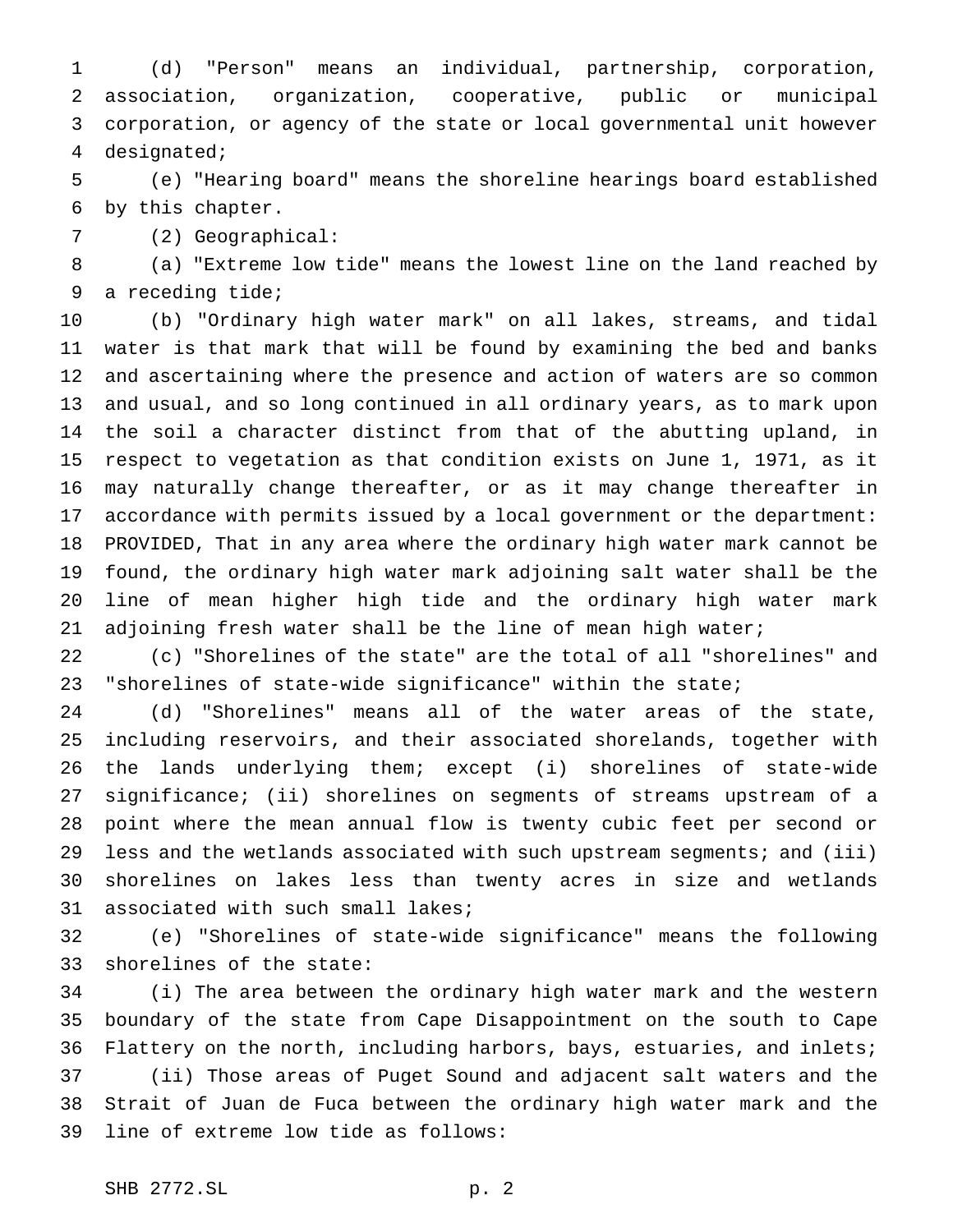(A) Nisqually Delta« from DeWolf Bight to Tatsolo Point,

(B) Birch Bay« from Point Whitehorn to Birch Point,

(C) Hood Canal« from Tala Point to Foulweather Bluff,

 (D) Skagit Bay and adjacent area« from Brown Point to Yokeko Point, and

(E) Padilla Bay« from March Point to William Point;

 (iii) Those areas of Puget Sound and the Strait of Juan de Fuca and adjacent salt waters north to the Canadian line and lying seaward from the line of extreme low tide;

 (iv) Those lakes, whether natural, artificial, or a combination thereof, with a surface acreage of one thousand acres or more measured 12 at the ordinary high water mark;

(v) Those natural rivers or segments thereof as follows:

 (A) Any west of the crest of the Cascade range downstream of a point where the mean annual flow is measured at one thousand cubic feet per second or more,

 (B) Any east of the crest of the Cascade range downstream of a point where the annual flow is measured at two hundred cubic feet per second or more, or those portions of rivers east of the crest of the Cascade range downstream from the first three hundred square miles of drainage area, whichever is longer;

 (vi) Those shorelands associated with (i), (ii), (iv), and (v) of 23 this subsection  $(2)(e)$ ;

 (f) "Shorelands" or "shoreland areas" means those lands extending landward for two hundred feet in all directions as measured on a horizontal plane from the ordinary high water mark; floodways and contiguous floodplain areas landward two hundred feet from such floodways; and all wetlands and river deltas associated with the streams, lakes, and tidal waters which are subject to the provisions of this chapter; the same to be designated as to location by the department of ecology. Any county or city may determine that portion of a one-hundred-year-flood plain to be included in its master program as long as such portion includes, as a minimum, the floodway and the adjacent land extending landward two hundred feet therefrom;

 (g) "Floodway" means those portions of the area of a river valley lying streamward from the outer limits of a watercourse upon which flood waters are carried during periods of flooding that occur with reasonable regularity, although not necessarily annually, said floodway being identified, under normal condition, by changes in surface soil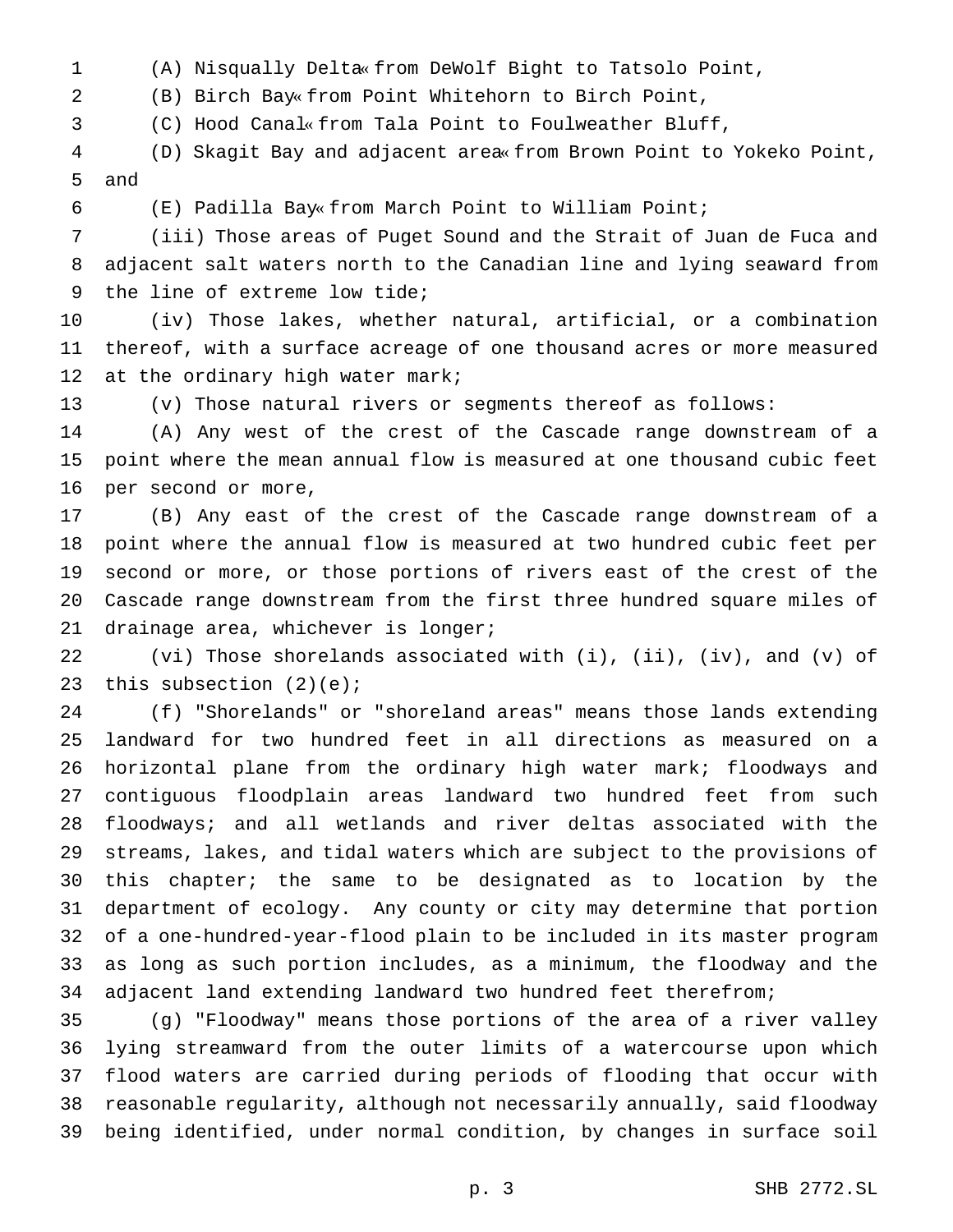conditions or changes in types or quality of vegetative ground cover condition. The floodway shall not include those lands that can reasonably be expected to be protected from flood waters by flood control devices maintained by or maintained under license from the federal government, the state, or a political subdivision of the state;

 (h) "Wetlands" means areas that are inundated or saturated by surface water or ground water at a frequency and duration sufficient to support, and that under normal circumstances do support, a prevalence of vegetation typically adapted for life in saturated soil conditions. Wetlands generally include swamps, marshes, bogs, and similar areas. Wetlands do not include those artificial wetlands intentionally created from nonwetland sites, including, but not limited to, irrigation and drainage ditches, grass-lined swales, canals, detention facilities, wastewater treatment facilities, farm ponds, and landscape amenities, or those wetlands created after July 1, 1990, that were unintentionally created as a result of the construction of a road, street, or highway. Wetlands may include those artificial wetlands intentionally created from nonwetland areas to mitigate the conversion of wetlands.

(3) Procedural terms:

 (a) "Guidelines" means those standards adopted to implement the policy of this chapter for regulation of use of the shorelines of the state prior to adoption of master programs. Such standards shall also provide criteria to local governments and the department in developing 24 master programs;

 (b) "Master program" shall mean the comprehensive use plan for a described area, and the use regulations together with maps, diagrams, charts, or other descriptive material and text, a statement of desired goals, and standards developed in accordance with the policies enunciated in RCW 90.58.020;

 (c) "State master program" is the cumulative total of all master programs approved or adopted by the department of ecology;

 (d) "Development" means a use consisting of the construction or exterior alteration of structures; dredging; drilling; dumping; filling; removal of any sand, gravel, or minerals; bulkheading; driving of piling; placing of obstructions; or any project of a permanent or temporary nature which interferes with the normal public use of the surface of the waters overlying lands subject to this chapter at any state of water level;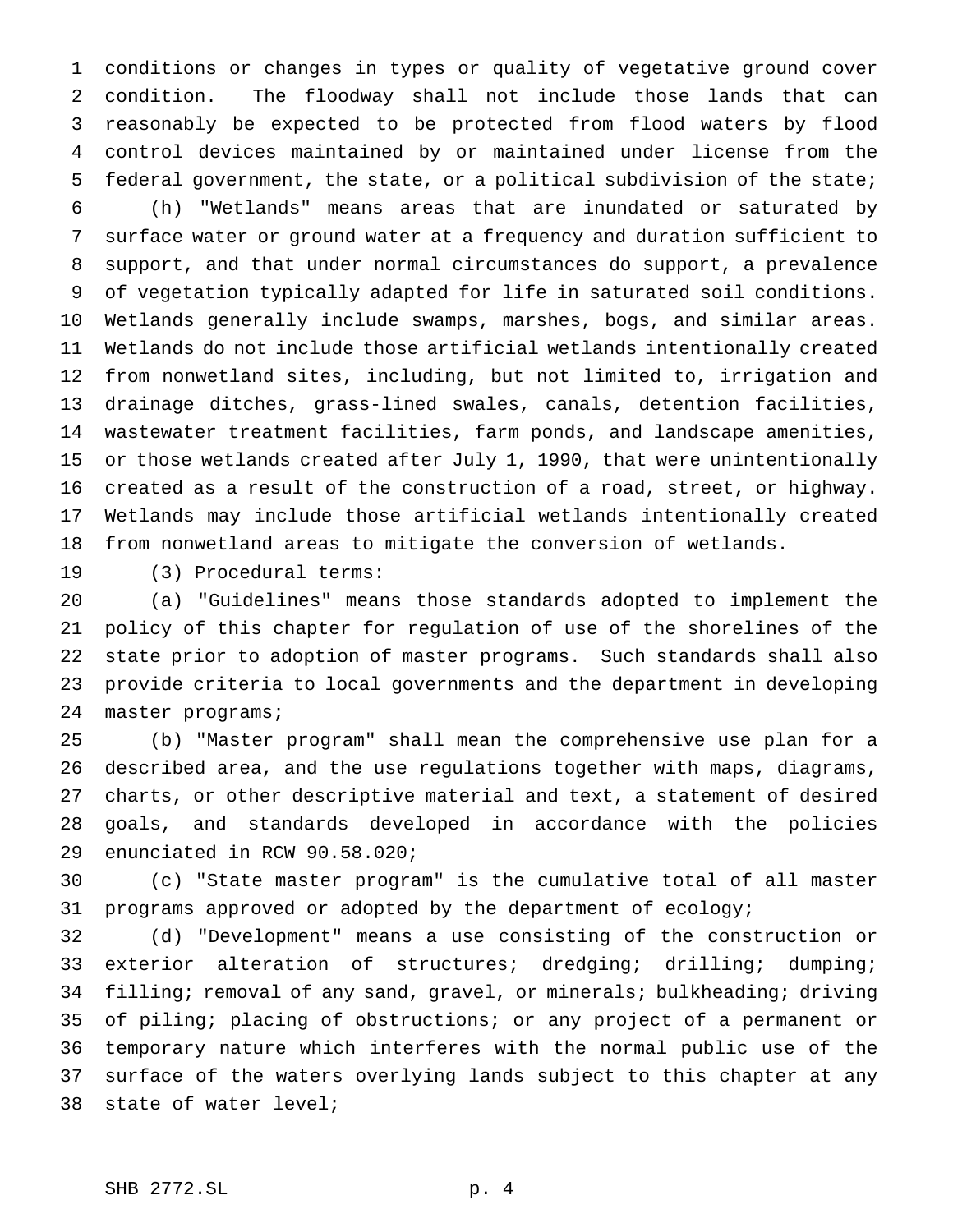(e) "Substantial development" shall mean any development of which the total cost or fair market value exceeds two thousand five hundred dollars, or any development which materially interferes with the normal public use of the water or shorelines of the state; except that the following shall not be considered substantial developments for the purpose of this chapter:

 (i) Normal maintenance or repair of existing structures or developments, including damage by accident, fire, or elements;

 (ii) Construction of the normal protective bulkhead common to single family residences;

 (iii) Emergency construction necessary to protect property from 12 damage by the elements;

 (iv) Construction and practices normal or necessary for farming, irrigation, and ranching activities, including agricultural service roads and utilities on shorelands, and the construction and maintenance of irrigation structures including but not limited to head gates, pumping facilities, and irrigation channels. A feedlot of any size, all processing plants, other activities of a commercial nature, alteration of the contour of the shorelands by leveling or filling other than that which results from normal cultivation, shall not be considered normal or necessary farming or ranching activities. A feedlot shall be an enclosure or facility used or capable of being used for feeding livestock hay, grain, silage, or other livestock feed, but shall not include land for growing crops or vegetation for livestock feeding and/or grazing, nor shall it include normal livestock wintering operations;

 (v) Construction or modification of navigational aids such as 28 channel markers and anchor buoys;

 (vi) Construction on shorelands by an owner, lessee, or contract purchaser of a single family residence for his own use or for the use of his family, which residence does not exceed a height of thirty-five feet above average grade level and which meets all requirements of the state agency or local government having jurisdiction thereof, other than requirements imposed pursuant to this chapter;

 (vii) Construction of a dock, including a community dock, designed for pleasure craft only, for the private noncommercial use of the owner, lessee, or contract purchaser of single and multiple family residences. This exception applies if either: (A) In salt waters, the 39 ((cost)) fair market value of ((which)) the dock does not exceed two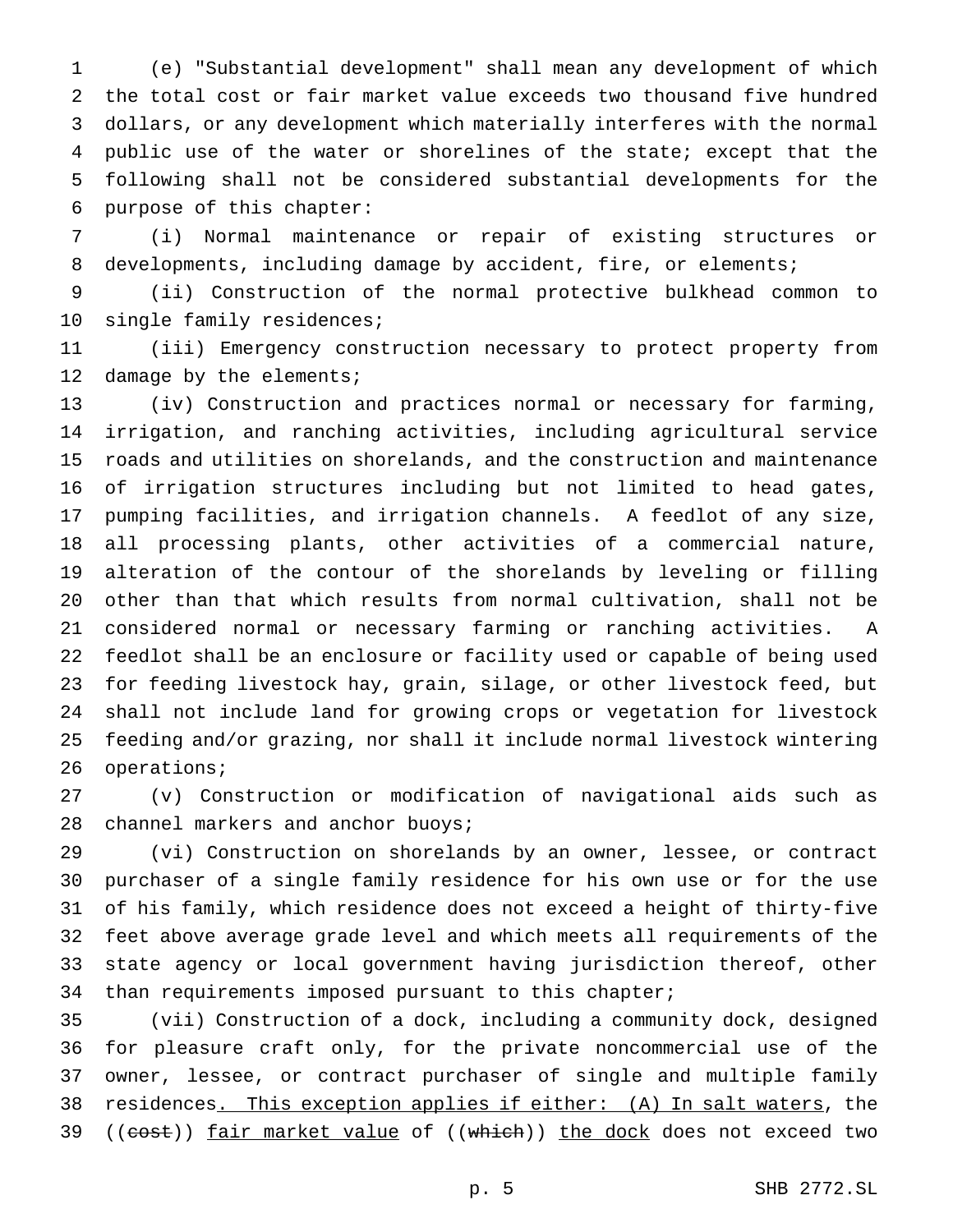1 thousand five hundred dollars; or (B) in fresh waters, the fair market value of the dock does not exceed ten thousand dollars, but if subsequent construction having a fair market value exceeding two 4 thousand five hundred dollars occurs within five years of completion of the prior construction, the subsequent construction shall be considered a substantial development for the purpose of this chapter;

 (viii) Operation, maintenance, or construction of canals, waterways, drains, reservoirs, or other facilities that now exist or are hereafter created or developed as a part of an irrigation system for the primary purpose of making use of system waters, including return flow and artificially stored ground water for the irrigation of lands;

 (ix) The marking of property lines or corners on state owned lands, when such marking does not significantly interfere with normal public use of the surface of the water;

 (x) Operation and maintenance of any system of dikes, ditches, drains, or other facilities existing on September 8, 1975, which were created, developed, or utilized primarily as a part of an agricultural drainage or diking system;

 (xi) Site exploration and investigation activities that are prerequisite to preparation of an application for development authorization under this chapter, if:

 (A) The activity does not interfere with the normal public use of 24 the surface waters;

 (B) The activity will have no significant adverse impact on the environment including, but not limited to, fish, wildlife, fish or 27 wildlife habitat, water quality, and aesthetic values;

 (C) The activity does not involve the installation of a structure, and upon completion of the activity the vegetation and land configuration of the site are restored to conditions existing before the activity;

 (D) A private entity seeking development authorization under this section first posts a performance bond or provides other evidence of financial responsibility to the local jurisdiction to ensure that the site is restored to preexisting conditions; and

 (E) The activity is not subject to the permit requirements of RCW 90.58.550;

 (xii) The process of removing or controlling an aquatic noxious weed, as defined in RCW 17.26.020, through the use of an herbicide or